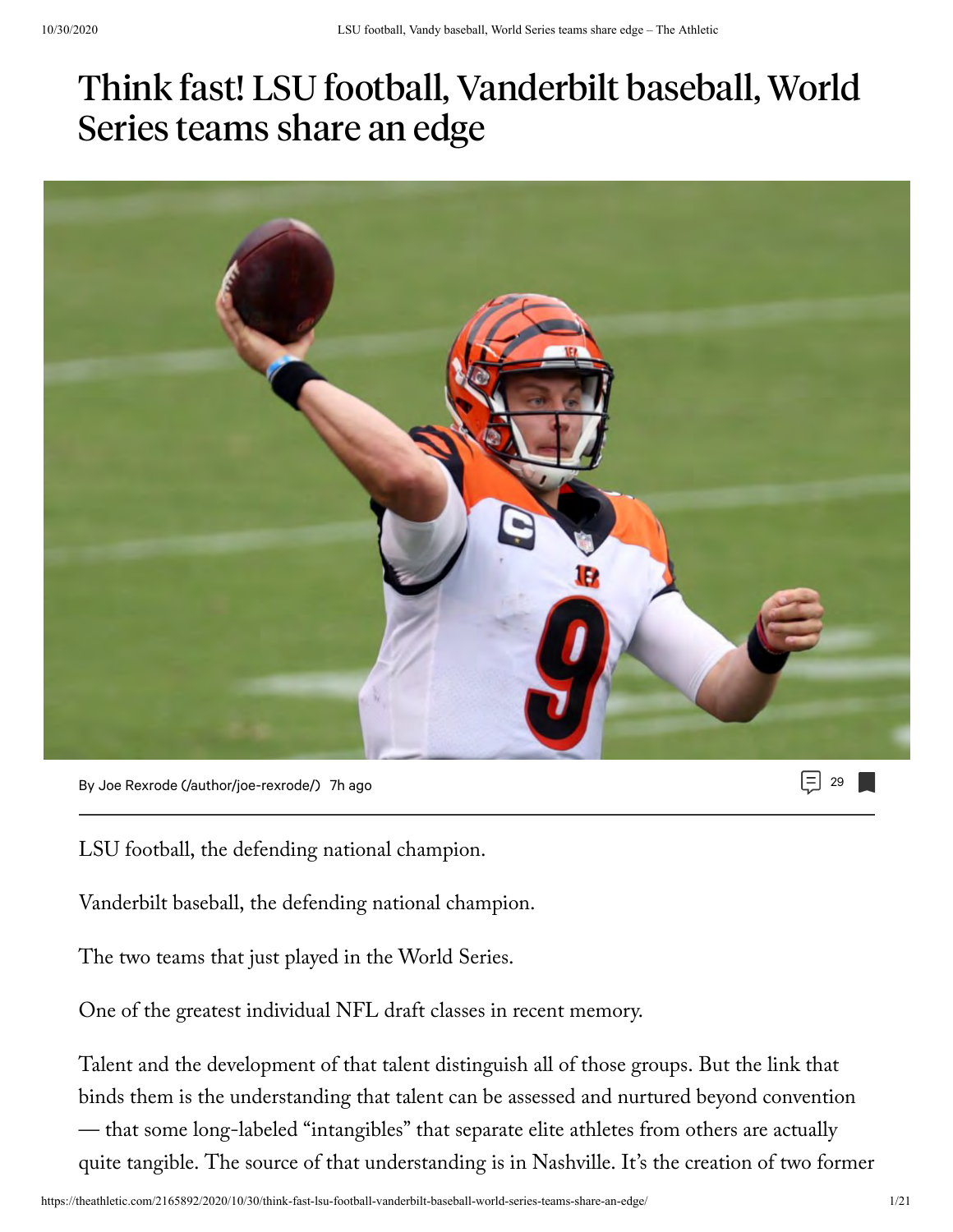Vanderbilt professors, one a former University of Tennessee runner, the other a former college baseball player, both of them experts in the brain with PhDs in neuropsychology and cognitive neuroscience. The co-founders of S2 Cognition.

Get used to hearing about an athlete's "S2 score." Maybe less about the Wonderlic.

"It's almost like cheating to me, to find this information out," Jack Marucci, LSU's director of athletic training, said of the data provided by S2 Cognition, started in 2016 by former Vanderbilt professors Brandon Ally and Scott Wylie.

"You get a report on a player and you shake your head and say, 'This is just what we thought,'" said Vanderbilt baseball coach Tim Corbin, whose team is going through the S2 battery of tests this week, about 45 minutes of exercises on a laptop that measure various cognitive abilities.

"I don't know exactly how they're using the information or what they're doing with it," said Joe Dillon, Phillies hitting coach and early S2 Cognition believer, of the impact on two teams he knows to be among the company's 10 MLB clients, the Dodgers and Rays. "But for everyone, this paints a better, clearer picture of a player. And as a coach, the clearer picture you have of your player, what he can and can't do, the more effectively you can coach and develop him."

And the less everyone has to hear about an athlete having a "nose for the ball" or "playing faster than her foot speed" or "just having it." The brain has a 40 time and a vertical leap and a bench-press max, too.

### **Joe Burrow, more than just a big arm**

Watching the 2014 NFL Draft together, Ally and Wylie heard terms like that — "Yeah Mel, this player really sees the field" — over and over again and found themselves laughing in frustration. That may sound nerdy, but we're talking about two people who have spent most of their professional lives helping people battle degenerative brain diseases. That means measuring cognitive abilities and using that information to help people function better.

For example, Ally, in stops at Harvard, Boston University, Louisville and Vanderbilt, primarily worked with patients with Alzheimer's disease. His main area of expertise is visual memory, which is one of the first things that erodes in those who have the disease. Wylie, in stops at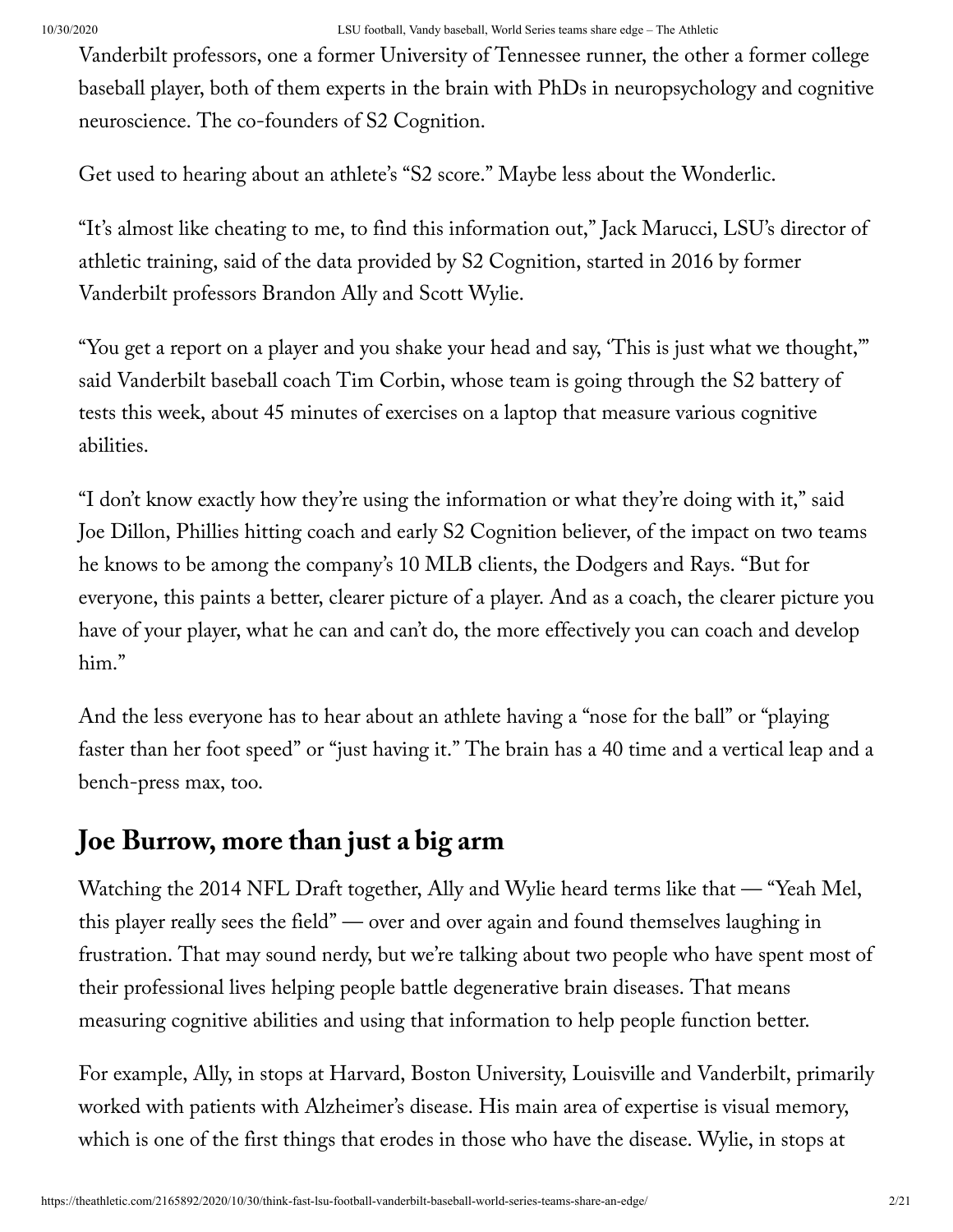Virginia, Louisville and Vanderbilt, worked primarily with patients with Parkinson's disease, focusing on motor function. Once all tests are completed and data available on a patient, the "cognitive rehabilitation" focuses on real-world activities.

"So if I have a patient who's struggling to drive, we're not giving him an iPad," Ally said. "We're putting him in a driving simulator until we're confident he's making the best decisions possible."

Working closely together at Vanderbilt starting in 2011, Ally and Wylie "would dork out" talking about the idea of similar tests and "rehabilitation" helping to diagnose and develop athletes. Both love sports, Ally running the 1500 at UT and Wylie playing baseball at Point Loma Nazerene University in San Diego before tearing his rotator cuff. After that 2014 draft, they did a whiteboarding session at Wylie's house to develop what a battery of cognitive tests for a football player would look like. Two years later, a part-time passion had become their own company and a departure from Vanderbilt, their families along for the ride on the pursuit of a dream.

"We didn't have to create these tests from scratch, we leveraged what was already understood about fast decision-making," Wylie said. "A lot of the same tests help us better understand how neurodegenerative diseases evolve and change, and we worked on how to use medicines and therapies to push around these systems and help people. So we took these tools to the other end of the spectrum."

To the sharpest of the sharp. Someone like, say, Joe Burrow, who led LSU to the national championship and won the Heisman Trophy last season, went No. 1 overall to the Bengals and will lead them Sunday against the Tennessee Titans. Everyone knows about his arm, his athleticism, his actual "intangibles" such as leadership. But did you know his S2 score is ridiculous?

S2 Cognition has grown into a company with nine full-time employees, including Ally (VP for business development) and Wylie (chief operating officer), and revenue in "the mid-seven figures," Ally said. It has been testing prospects for its NFL clients — just four teams at this point, the Saints, Colts, Cowboys and Bills — at the NFL Scouting Combine in Indianapolis since 2016. The S2 guys go to the Senior Bowl, pro days and wherever else they can go to try to test every member of each draft class. That's thousands of players in the database at this point, and Burrow's S2 score ranks in the 97th percentile.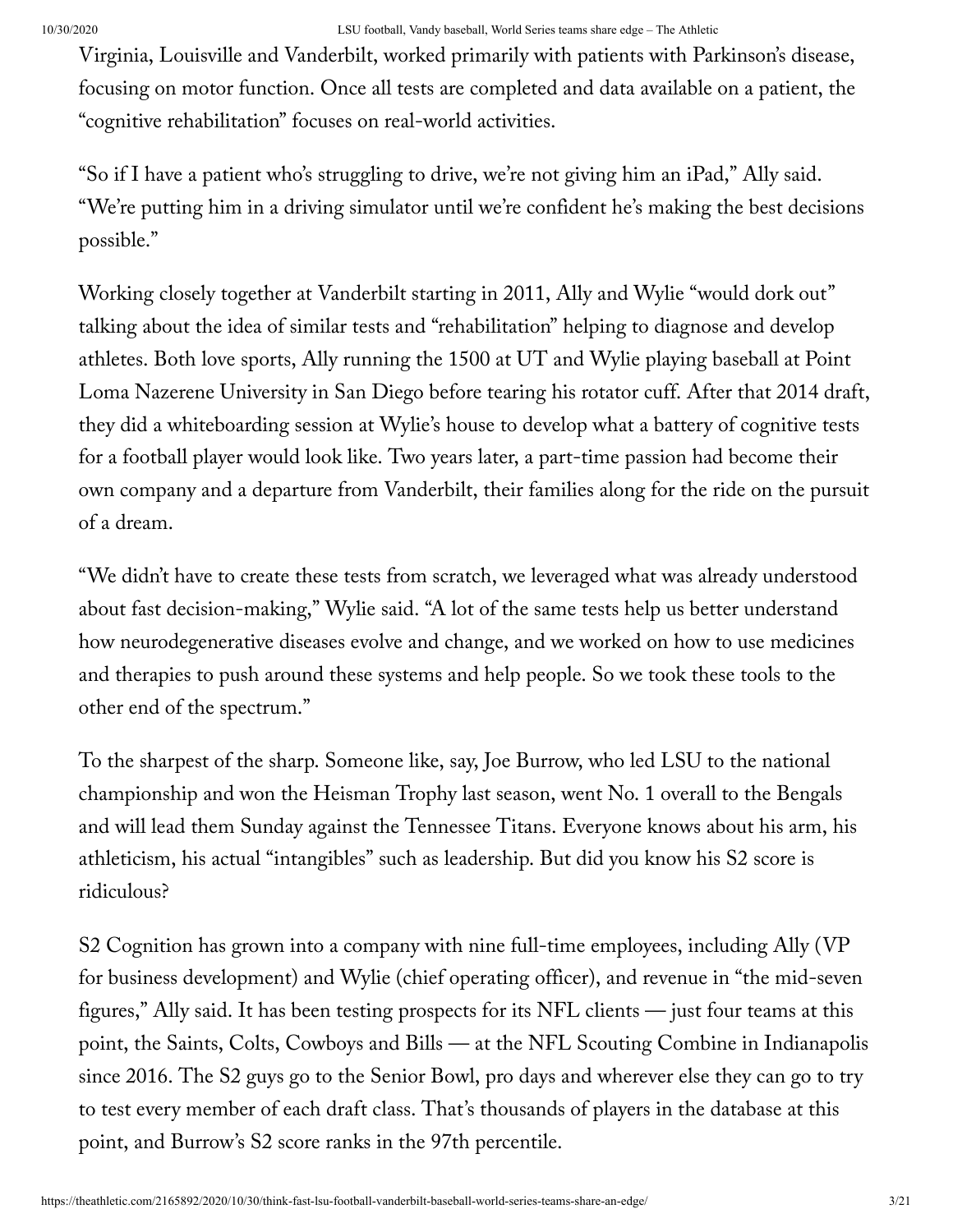Specific Burrow scores on the test, which he initially took at LSU and then asked to take again at the combine to see if he could improve his score (he did a bit), include these that are shared on the S2 site, s2cognition.com: instinctive learning, 97 percent; impulse control, 97 percent; visual learning, 94 percent; improvisation, 93 percent.

In basic terms, Burrow's brain processes information and operates his body exactly as a GM looking to invest in a franchise quarterback would hope. And that may be obvious to anyone who watches Burrow. But it's not so simple with some players. The S2 site also compares two actual, unnamed NFL safeties, one of whom was drafted in the first round and one in the fourth.

The first-rounder's dimensions: 6-2, 214 pounds, 4.36 in the 40. The fourth-rounder: 6-0, 201, 4.53. The first-rounder's S2 score: 22, including a 2 in spatial memory, a 3 in perception speed and a 40 in decision complexity. The fourth-rounder's S2 score: 85, including a 57 in spatial memory, a 64 in perception speed and a 97 in decision complexity. The first-rounder did not get a second contract in the NFL; the fourth-rounder got one at \$14.5 million a year.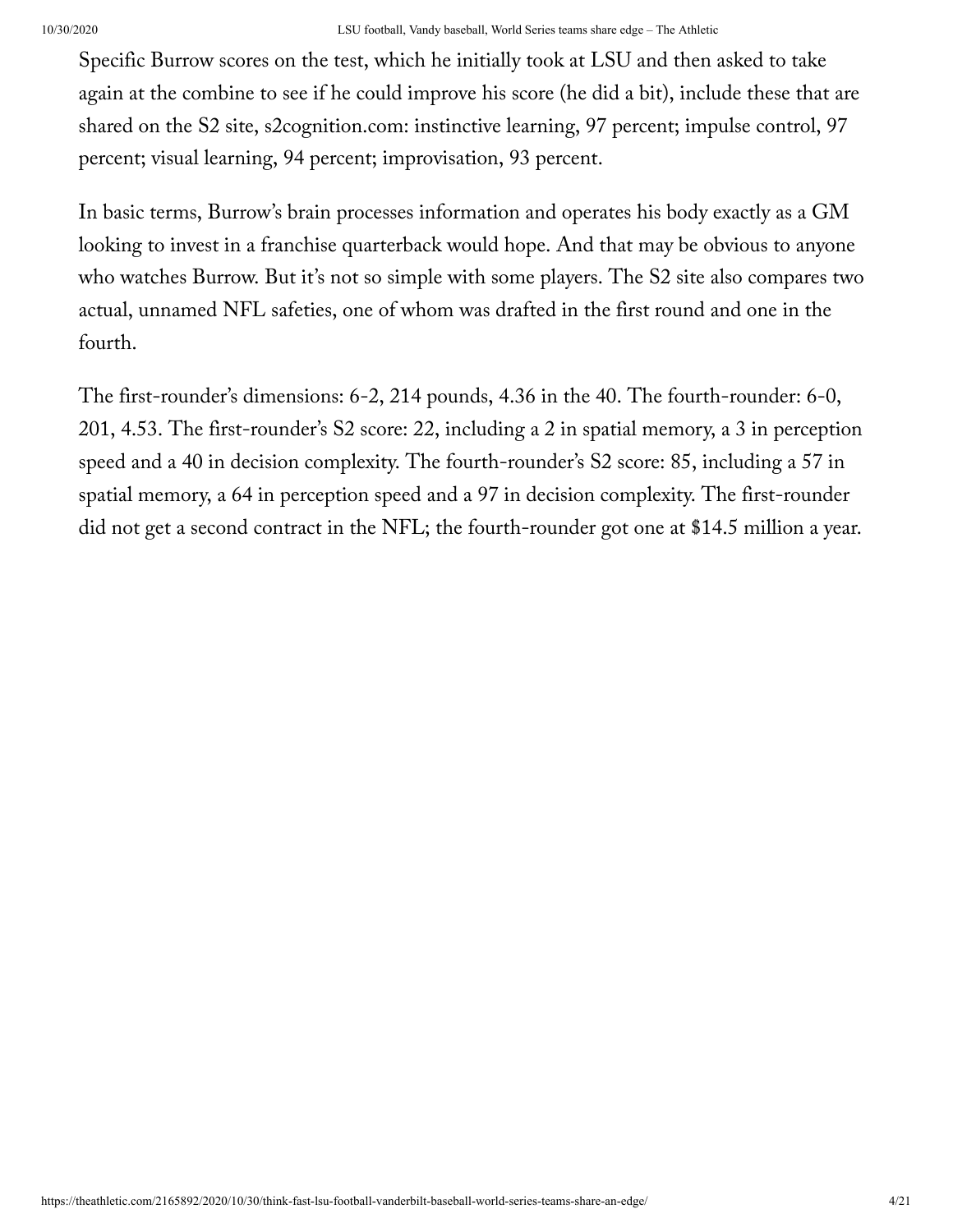

From left, S2 Cognition's Ryan Wylie (Scott's brother), Harrison Hunter and co-founder Brandon Ally visit with Trevecca Nazarene men's<br>basketball coach Omar Mance on Oct. 16, 2019. Mance's program has implemented S2's cogn basketball coach Omar Mance on Oct. 16, 2019. Mance's program has implemented S2's cognitive testing to help develop players. (Courtesy of S2 Cognition)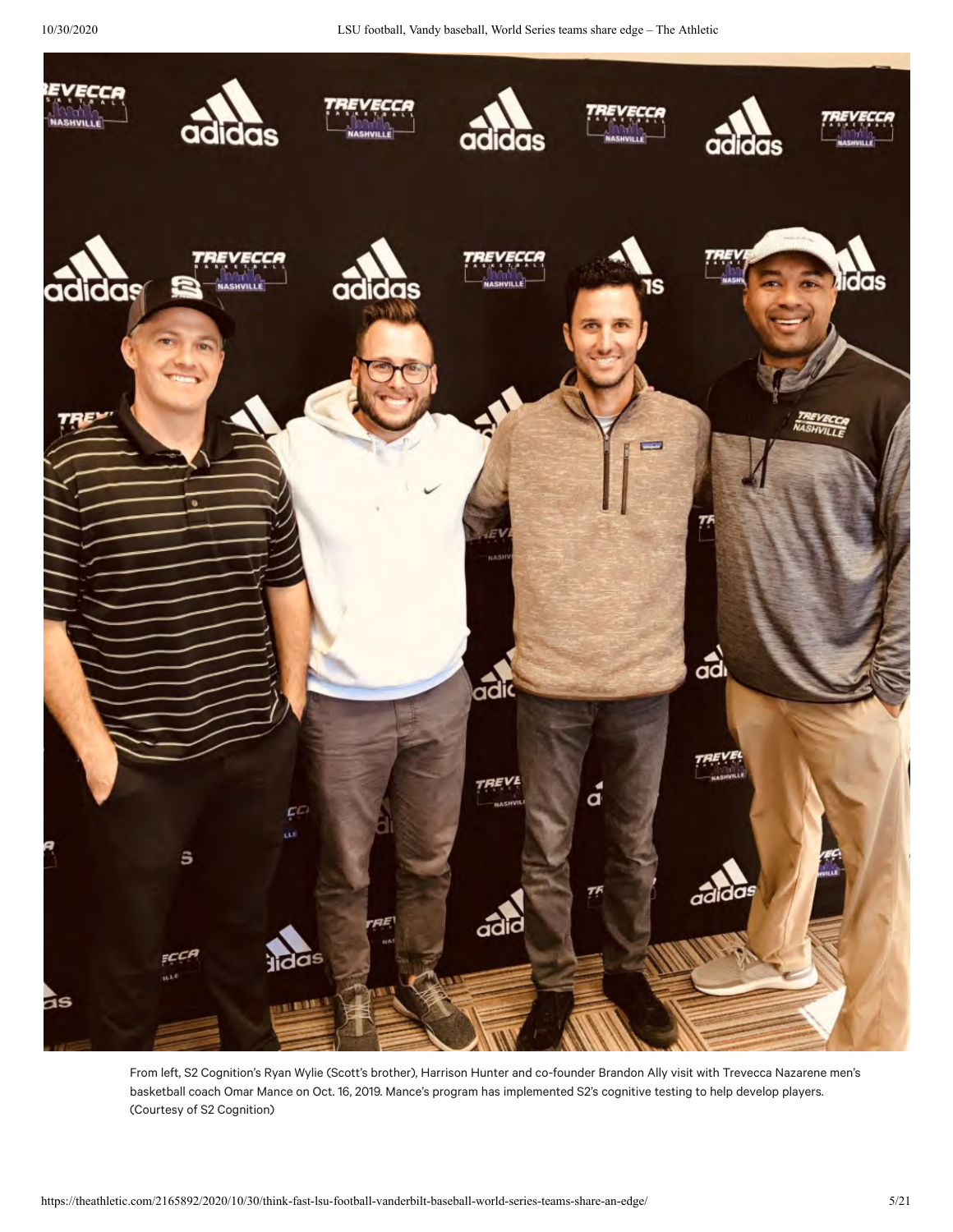"There are 4.3 guys who play like 4.6 guys because of their decision-making, and 4.8 guys who play like 4.5 guys," Ally said. "Scouts have known this for a long time, but we're helping them put words to what they feel and see. We're not out to usurp or get rid of the older scouts who have years and years of their own mental databases. We just want to give them the language to say, 'This kid's super instinctive, and here's why.'"

The S2 site also includes a testimonial from Saints assistant GM Jeff Ireland, who has partnered with the company since the 2016 draft. Ally said he has been in the war room with NFL clients on draft night, though he does not have clearance to specify. But however exactly S2 was involved in the 2017 Saints draft, it was involved — and Marshon Lattimore, Ryan Ramczyk, Marcus Williams and Alvin Kamara count as another testimonial. Not that the cognitive evaluations of players are any kind of replacement for strength, speed, toughness, football skill or any other traditional measure.

But at the running back position, for example, Ally said elite backs suppress their impulses just 50 to 100 milliseconds faster than the lowest-performing backs.

"We had 10 guys go in the third round or higher last year," said Marucci, who is in his 24th season at LSU. "They're all elite or close to elite mental processors. It's not an accident."

And LSU was the first place to find that out.

## **A 'significant piece' of LSU's championship run**

S2 Cognition has grown by word of mouth, spreading to trusted friends from the Saints after the Saints got word from nearby LSU. CEO Tom Noland helped Ally and Wylie develop a business plan and line up investors. This is the first year the company has attempted any kind of marketing. For this story, Ally, Paul Phillips (director of baseball/softball development) and Harrison Hunter (assistant director of field operations) put me through a few of the cognitive tests in the baseball press box at Lipscomb University, where Phillips used to coach. It was simple but not easy. Each index finger rested on a button, trying to capture a fast-moving red dot (speeded target detection), or projecting where a glimpsed, moving object would end up higher on the screen (trajectory estimation), or responding with the right or left finger based on the color of flashing objects that popped up on either side (distraction control).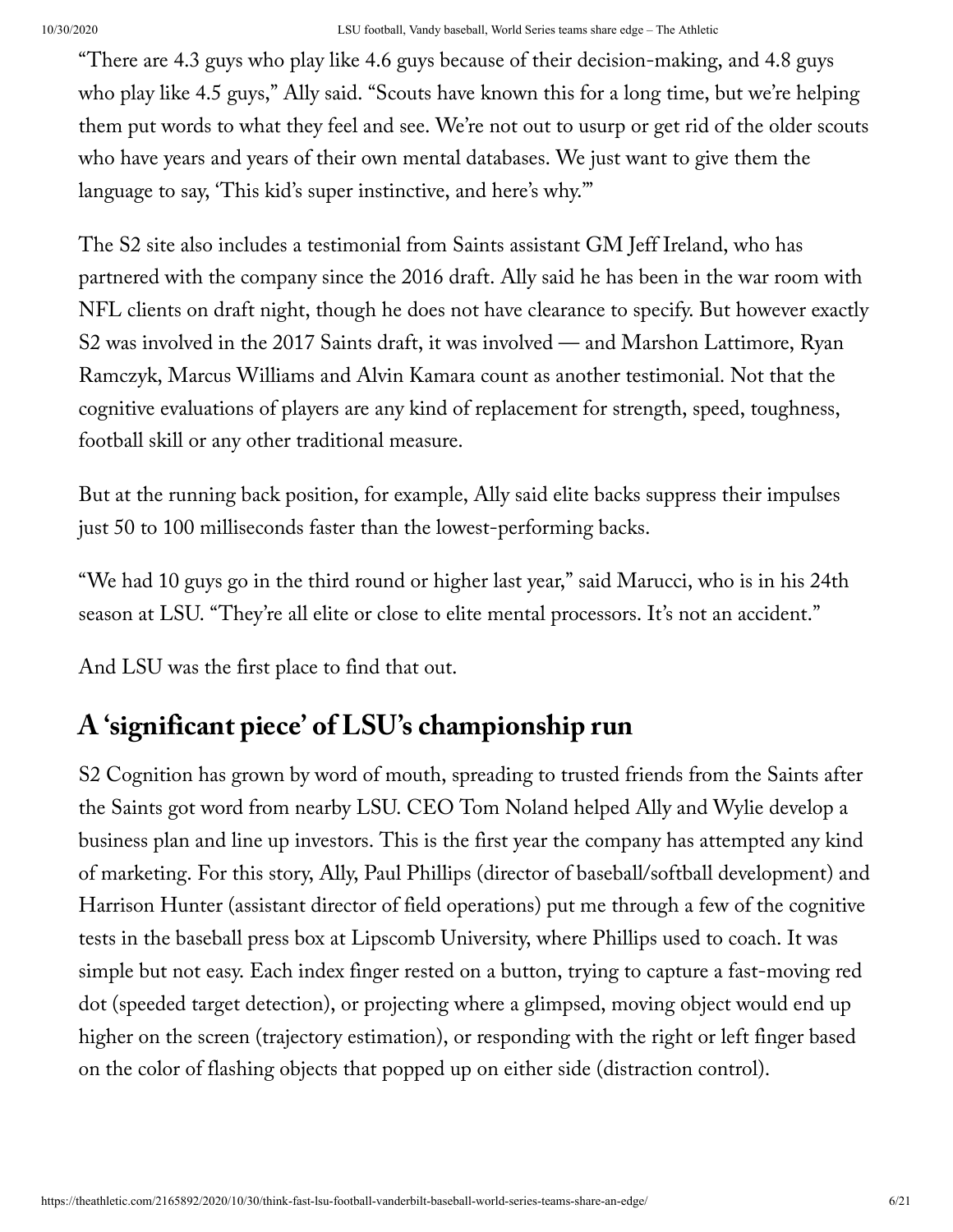S2 has several college clients now, including Trevecca Nazarene University basketball in Nashville, and has had conversations with the Titans, the Nashville Predators and Nashville SC. The first call, when S2 was still a part-time endeavor, went from Ally to Tommy Moffitt. Moffitt is LSU's assistant AD for strength and conditioning, and he was Ally's strength coach at Tennessee in the 1990s. Moffitt invited Ally and Wylie to come give a presentation on the testing to Les Miles' football staff. Some, such as John Chavis, wanted nothing to do with it.

"But then you'll have someone like Dave Aranda," Ally said of the former LSU defensive coordinator who arrived there in 2016, "who is like 'Oh dude, yeah, let's sit down and have a conversation. Tell me more. Let's talk the same language.'"

The key was Marucci.

"I said, 'Man, this is exactly what we need,'" Marucci said. "I was always obsessed with, 'There's got to be some way we can measure these guys, their football  $IQ$ , their ability to process.' Coaches are going to find who they like, who fits what they do, who's twitchy, who's explosive, whatever. But after that, you've got to go underneath the hood next. Find out how these guys look at stuff and process it."

LSU hasn't just learned about its players through the S2 testing. It has used drills to work on weaknesses, changed positions at times and employed receivers and pass rushers on the left or right side based on results. Ed Orgeron, who replaced Miles in 2016, has embraced the data and its benefits. Marucci called it "a significant piece" in the program's rise to last season's national championship and record-tying supply of 14 players to the NFL Draft.

"This tells you how certain players learn, too," Marucci said. "Some guys are more visual, need to watch more film. Some guys need more of the actual, applied activity to learn things. Some are more instinctive. We get information on how to coach them with this."

# **Tim Corbin and a translation for 'good wiring' at Vanderbilt**

That's what drew Corbin and Vanderbilt to it. And it took a coach to deliver the message. Phillips, who had a 15-year pro career that included MLB stints with the White Sox, Royals and Rockies, is a longtime friend of Corbin's. Phillips and Dillon were working together in the Marlins organization when they linked up with S2. Dillon was sold, he said, when he took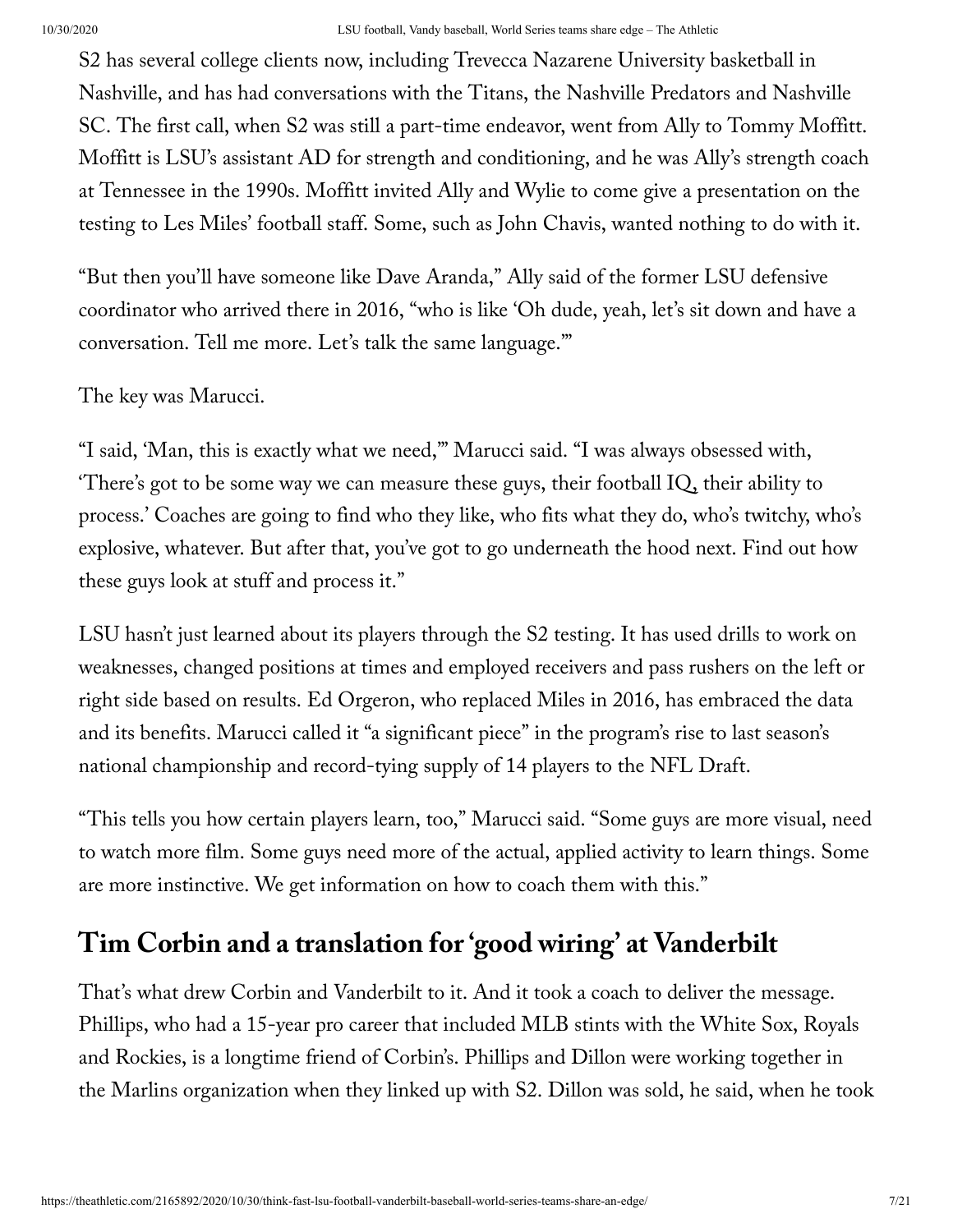the battery of tests for baseball hitters. Wylie looked at the results and told Dillon he tested out as someone with no issues with velocity or spin, but likely struggles with changeups and split-finger fastballs.

"I was like, 'How the heck does he know that?'" Dillon said. "He'd never seen me swing the bat once."

Dillon took his S2 belief with him to jobs as hitting coach for the Nationals and now the Phillies. Phillips left the Marlins and joined the S2 staff in 2018. This was a major win for Ally and Wylie. Scientists explaining these tests to coaches is one thing. An actual coach who has played at the highest level is another. And while S2 has programs for nine sports including basketball, hockey, soccer, lacrosse, golf and volleyball — it may be as strong in helping baseball and softball hitters as anything.

Phillips has countless stories of these tests and the resulting drills resulting in better hitters. Austin Nola, who took a huge jump on the S2 program, made his MLB debut with the Mariners in 2019 after more than eight seasons in the minors and is an S2 endorser. Phillips also has seen S2 scores provide large boosts to the draft stock of players — one, he said, jumped two rounds and made about \$500,000 more in signing bonus because of his scores. Phillips goes to the Dominican Republic annually and tests young prospects there as well.

"It's amazing, we've had some 15-, 16-year-old kids absolutely dominate our evaluations," Phillips said. "And it's very easy for our teams, like, 'We liked him before, and now we're going to pick him for sure.'"

Corbin believes S2 testing could be a major factor in recruiting in years to come. For now, it has helped Vanderbilt target and individualize drills. Vanderbilt baseball was an elite program before this affiliation because of so many factors that have nothing to do with cognitive processing. But this is another edge, another way to hone the process. It has fleshed out the information on what Corbin has called "good wiring" — and test scores from stars such as JJ Bleday and Austin Martin have confirmed that Corbin diagnosis.

"And then, I won't give you the name but we had a very talented player who was struggling with basically seeing the ball," Corbin said. "His distraction control mechanisms were just not very good at all. He was distracted easily, he just had a hard time stopping his bat, he was really, really low in that area. We identified it, worked on it, but even now in pro baseball you can see where it's a hindrance to him."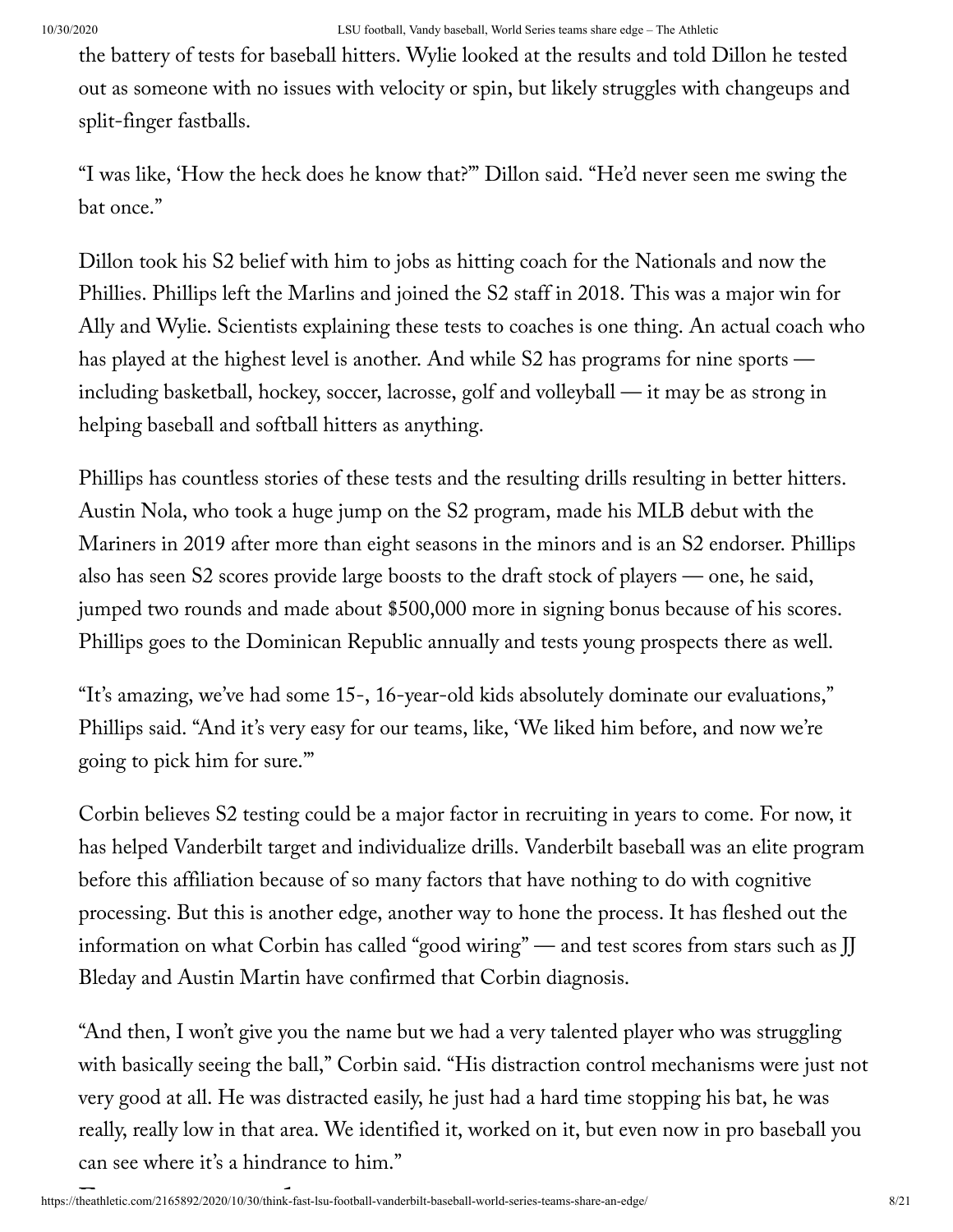### **Expansion vs. exclusivity**

That's the other side of this, the elite athlete who has all the traditional measurables but scores poorly on cognitive testing and sees his or her stock plummet as a result. Baseball agents have expressed that reservation to Phillips about being tested and bombing.

"And we say, 'Well, there's 20 teams that won't have any idea,'" Phillips said. "But if he nails it, 10 teams now have a chance to push him up their board like we've never seen them do before."

S2 Cognitive has a rule that it will only partner with two teams in each MLB division and one team in each NFL division. That would mean a max of 12 MLB teams and eight NFL teams (of the 10 current MLB clients, only the Rays gave S2 Cognition approval to confirm their agreement). There are no such stated limits for college sports. Expansion appears inevitable, though it's always possible that current business partners will increase investment to slow it.



https://theathletic.com/2165892/2020/10/30/think-fast-lsu-football-vanderbilt-baseball-world-series-teams-share-an-edge/ 9/21